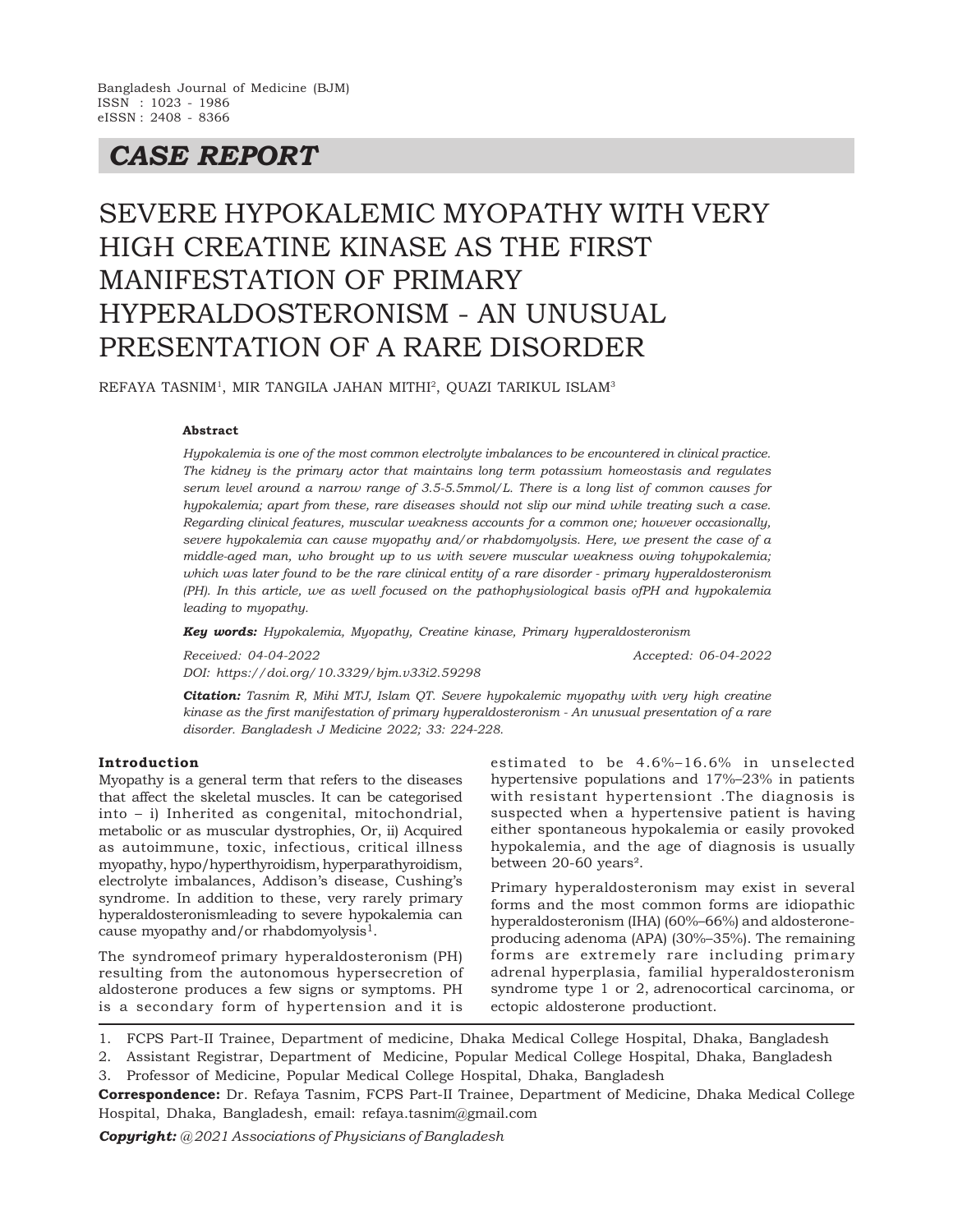Hypokalemia in association with inappropriate kaliuresis, suppressed plasma renin activity (PRA), high plasma aldosterone concentration (PAC) and a highPAC/PRA ratio are the usual findings on initial screening tests that suggestsPH. The diagnosis can be confirmed by demonstrating non-suppressible aldosterone excretion along with normal cortisol excretionu. Radiological imaging (CT/MRI of abdomen) seldom helps to the diagnosis if itis adrenal macroadenoma; but in most cases of microadenoma, imaging appears to be normal.

The choice of therapy is based on distinguishing unilateral from bilateral adrenal disease. With a unilateral adrenal adenoma, surgical removal has an excellent outcome that reverses the hypokalemia and frequently cures the hypertension. In most patients with bilateral adrenal hyperplasia who are treated surgically, however, hypertension persists; thus, the initial treatment in these patientsis preferably pharmacologicu.

# **Case report:**

A 48-year-old male, asthmatic from childhood, known to have essential hypertension for 12 years, and newly diagnosed diabetic patient presented to the emergency department with the complaints of gradually progressive muscular weakness of all four limbs for last 2 months.Thisweakness started like proximal myopathyof upper limbs described as facing difficulty in raising his hands up; later involved all four limbs andprogressed upto a level whenhe couldn't walk without any aid for 4days prior to the admission. He had no history of diarrhea or vomiting, no toxin exposure, that could precipitate the muscular weakness. Also,no known genetic muscular dystrophies run in his family.

His hypertension was not well controlled despite being treated with combination of three anti-hypertensive medications as beta-blocker, ACEi and a thiazide like diuretic. Rather, 8 months back, he had been diagnosed as a case of CKD, based on his persistently raised serum creatinine, reduced eGFR and radiologicalchanges involving his both kidneys.

On admission, his BP was 160/100 mmHg, pulse was 100 bpm, absent pedal edema. Muscle power was 3/ 5 in all four limbs both proximally and distally. Knee jerks were bilaterally diminished. Planters were flexor, no sensory loss was present. And other neurological and systemic examinations were normal as well.

| Serum                          | $Na+$    | $K+$     | $Cl^-$     | HCO <sub>3</sub> | $Mg^{**}$           | $Ca++$  | Creatinine |
|--------------------------------|----------|----------|------------|------------------|---------------------|---------|------------|
| Level                          | (mmol/L) | (mmol/L) | (mmol/L)   | (mmol/L)         | (mg/dl)             | (mg/dl) | (mg/dl)    |
|                                | 137      | 1.50     | 96         | 25               | 2.17                | 10.43   | 2.36       |
| Arterial blood<br>gas analysis | pH: 7.48 |          | pCO2: 29.3 |                  | $HCO3: 21.7$ mmol/L |         |            |

#### **Investigations on admission:**

# **ECG on admission:**



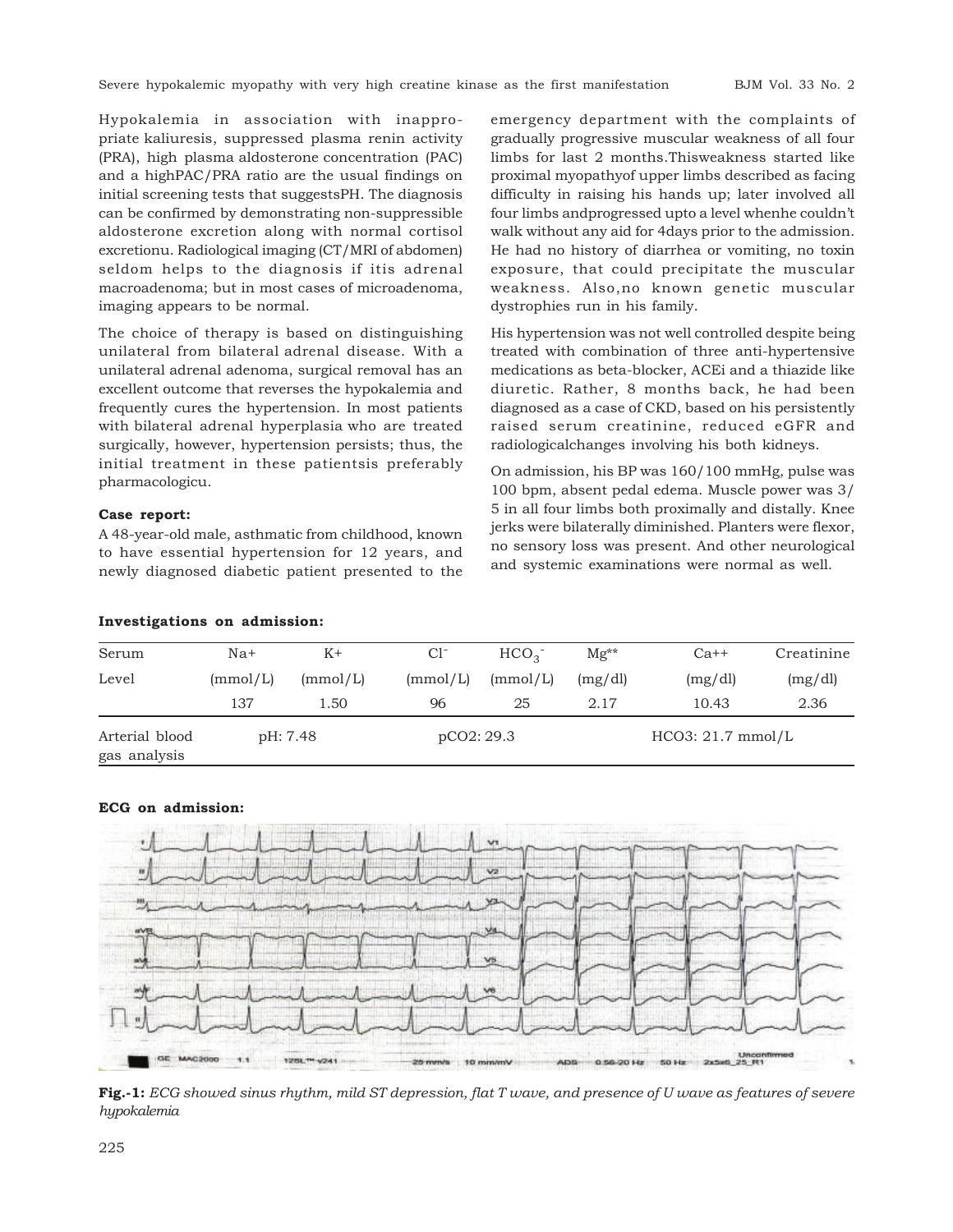As thiazide like diureticis a potential cause of hypokalemia, Indapamide was kept on hold; and he received I/V potassium supplement at a dose of 100mmol/L/day for 3 consecutive days. Despite all effective measures, his serum potassium level failed to reach the optimum level and raised only up to 2.35 mmol/L.

On 3rd day of admission, he noticed a new symptom of persistent generalized muscle ache, which was moderate to severe in intensity. Increased with movement.As per lab tests, his serum CPK and Aldolase levelcame out markedly elevated.

#### **Muscle enzymes:**

|                            | $3rd$ day of | $4th$ day of |
|----------------------------|--------------|--------------|
|                            | admission    | admission    |
| S. CPK $(U/L)$             | 12,345       | 22,314       |
| [Normal range: 55-170]     |              |              |
| S. Aldolase $(U/L)$        |              | 56.30        |
| [Normal range: up to 7.60] |              |              |

Urine R/M/E revealed no abnormality. His thyroid function test was normal.

Severe hypokalemic myopathy once in a while can be the first clinical manifestation of primary hyperaldosteronism, keeping that on mind relevant

tests were done; that showed - very high plasma aldosterone concentration (PAC) level with suppressedplasma renin activity (PRA), and markedly elevated PAC/PRA ratio.

| Plasma Aldosterone                       | Plasma Renin | PAC/PRA         |
|------------------------------------------|--------------|-----------------|
| Concentration                            | Activity     | ratio           |
| [Early morning range: [Range: 4.0-37.52] |              | [Normal         |
| $20 - 180$ pg/ml                         | pg/ml/h      | ratio: $< 30$ ] |
| 363.90                                   | 6.81         | 53.44           |

**24 hours Urinary Electrolytes:** (Urine volume: 5,500ml/24hrs)

| $\text{Na}^+$ (mmol/24h) K+ (mmol/24h) Cl <sup>-</sup> (mmol/24h) |                               |         |
|-------------------------------------------------------------------|-------------------------------|---------|
| [Normal range:                                                    | [Normal range: [Normal range: |         |
| 40-2201                                                           | $25 - 125$                    | 110-250 |
| 423                                                               | 80.57                         | 355.30  |

Urinary potassium excretion >40 mEq/L is significant for renal loss. In his treatment adjustment, he was switched over from I/V to oral potassium supplementation and Kz -sparing diuretic (Spironolactone).Within the next 3 days, he was physically improved, myalgia and muscle weakness were much less severe.

#### **Repeat tests showed improvement too:**

| Serum | $Na+$    |          | C1-      | HCO <sub>2</sub> | Creatinine | $_{\mathrm{CPK}}$ |
|-------|----------|----------|----------|------------------|------------|-------------------|
| Level | (mmol/L) | (mmol/L) | (mmol/L) | (mmol/L)         | (mg/dl)    | (U/L)             |
|       | 137      | 3.49     | 104      | 20               | 1.81       | 5,725             |

# **Repeat ECG before discharge:**



**Fig.-2:** *Normal T wave, no U wave, no ST depression.*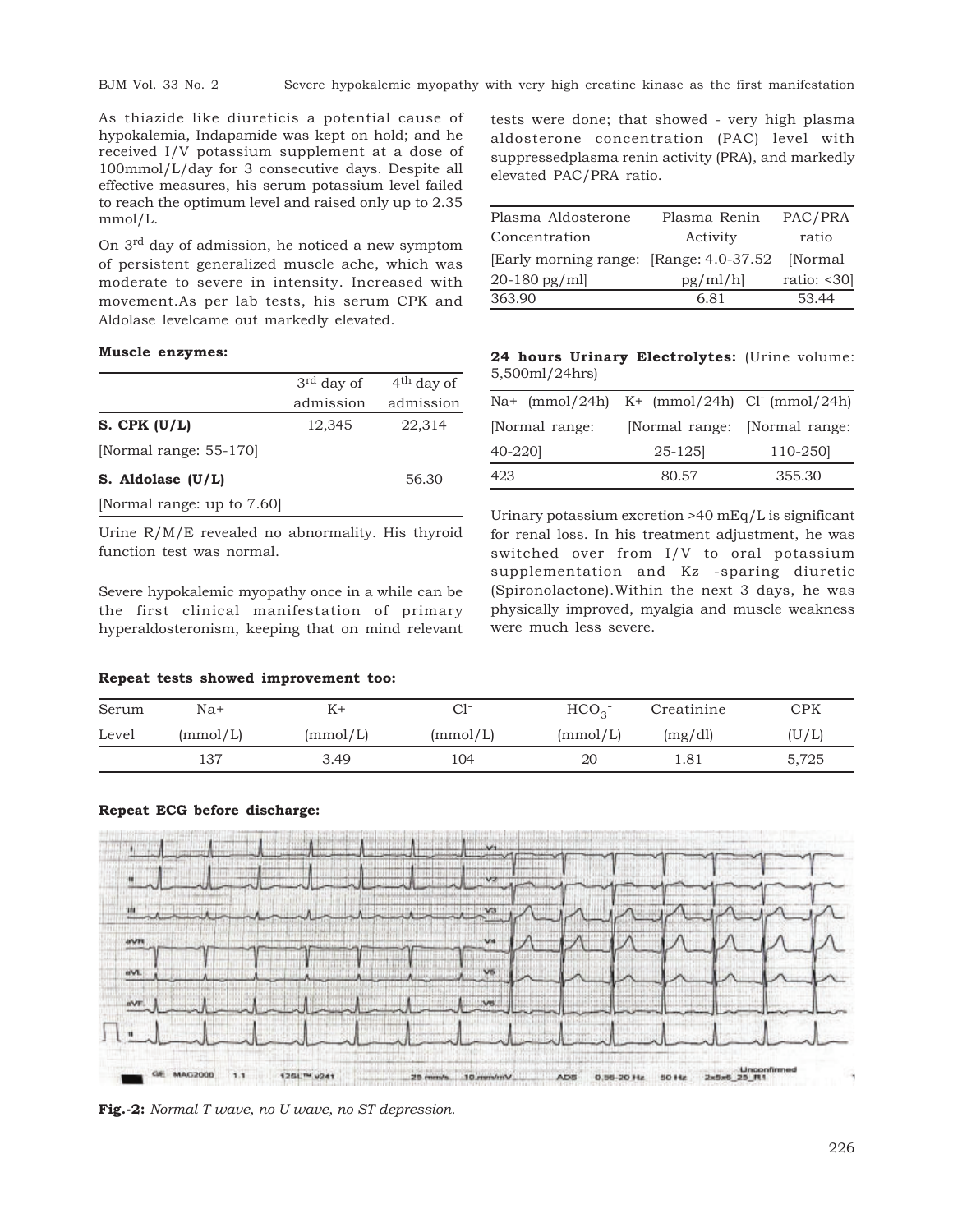Severe hypokalemic myopathy with very high creatine kinase as the first manifestation BJM Vol. 33 No. 2

For further evaluation, imaging studies were done. USG of whole abdomen appeared normal for suprarenal glands.While contrast CT scan of abdomen revealed, a small  $(18 \text{mm} \times 11 \text{mm})$  homogenous right adrenal mass with 6 HU in pre-contrast scan and 74.0% absolute washout. Left adrenal gland appeared normal.

This patient had been finally diagnosed as a case of primary hyperaldosteronism due to unilateral right adrenal microadenoma with secondary hypertension with new-onset DM and CKD. He was discharged with pharmacological management. And came for his follow up visit after 14 days with no new complaints and his BP also came within normal limit. Follow up tests revealed resolving of hypokalemia associated with normal serum CPK level. Although his PAC remained high and renal loss of potassium persisted at a low level.



**Fig.-3:** *Contrast CT scan of abdomen shows homogenous right adrenal mass (arrow)*

| Serum            | $Na+$           | $K+$                     | $Cl-$    | $HCO3$ <sup>-</sup> | Creatinine | <b>CPK</b>       | Morning PAC |
|------------------|-----------------|--------------------------|----------|---------------------|------------|------------------|-------------|
| Level            | $\text{mmol/L}$ | (mmol/L)                 | (mmol/L) | (mmol/L)            | (mg/dl)    | (U/L)            | (pg/ml)     |
|                  | 137             | 5.4                      | 108      | 20                  | 2.32       | 82               | 274.50      |
|                  |                 |                          |          |                     |            |                  |             |
| 24 hours Urinary |                 | $\text{Na}^+$ (mmol/24h) |          | (mmol/24h)<br>K+    |            | $Cl-$ (mmol/24h) |             |
| Electrolytes     |                 | [Range: 40-220]          |          | [Range: 25-125]     |            | [Range: 110-250] |             |
| (Urine volume:   |                 | 158.6                    |          | 61.88               |            | 195              |             |
| 2,600ml/24hrs    |                 |                          |          |                     |            |                  |             |

# **Follow up tests after 14 days:**

#### **Discussion:**

American endocrinologist Jerome W. Conn first labelled Primary hyperaldosteronism (PH) or Conn's disease in 1955 in a 34-year-old woman²; which results from excess production of mineralocorticoid hormone - aldosterone by the adrenal cortex. It is normally caused either by unilateral aldosteroneproducing adenoma (APA) or by bilateral adrenal hyperplasia. ClassicallyPH presents as -hypokalemia (>50%), arterial hypertension, intermittent paralysis, and metabolic alkalosis. Severe muscle weakness in PHis usually related to coexistent hypokalemia. A review study of PH due to UAH showed, myopathy is not reported as a characteristic manifestation. In the majority of cases presenting with myopathy, paralysis commonly affects the limb muscles. It has been reported that PH associated with hypokalemic paralysis or hypokalemia-induced rhabdomyolysis are more common in Asian populations<sup>1</sup>. In another study on patients with PH, plasma potassium was lower in patients with paralytic myopathy compared to those without  $(1.8 \pm 0.3 \text{ mmol/L Kz}$  vs.  $2.3 \pm 0.4 \text{ mmol/L}$ Kz respectively)². Among hypertensive patients with PH, hypokalemia can present many years after the appearance of arterial hypertension, with a median serum potassium level of 2.8 mmol/L. There is also increased risk of hypokalemia-induced-rhabdomyolysis in patients with PH, particularly when diuretic treatment for hypertension is associated<sup>3</sup>.

The cause of hypokalemia-induced-myopathy in PH is obscure, but studies suggestthatin PH there is enhanced muscle Naz -Kz pump activity that results in an increased potassium influx into the cells. The potassium ion is considered to be a major factor mediating the rise of muscle blood flow. Severe hypokalemiaplays an important role in muscle damage, secondary to: (i) Contraction of capillaries with reduction muscle blood supply and resulting in lysing muscle cells; (ii) Suppression of synthesis and storage of glycogen, and (iii) Deranged ion transport